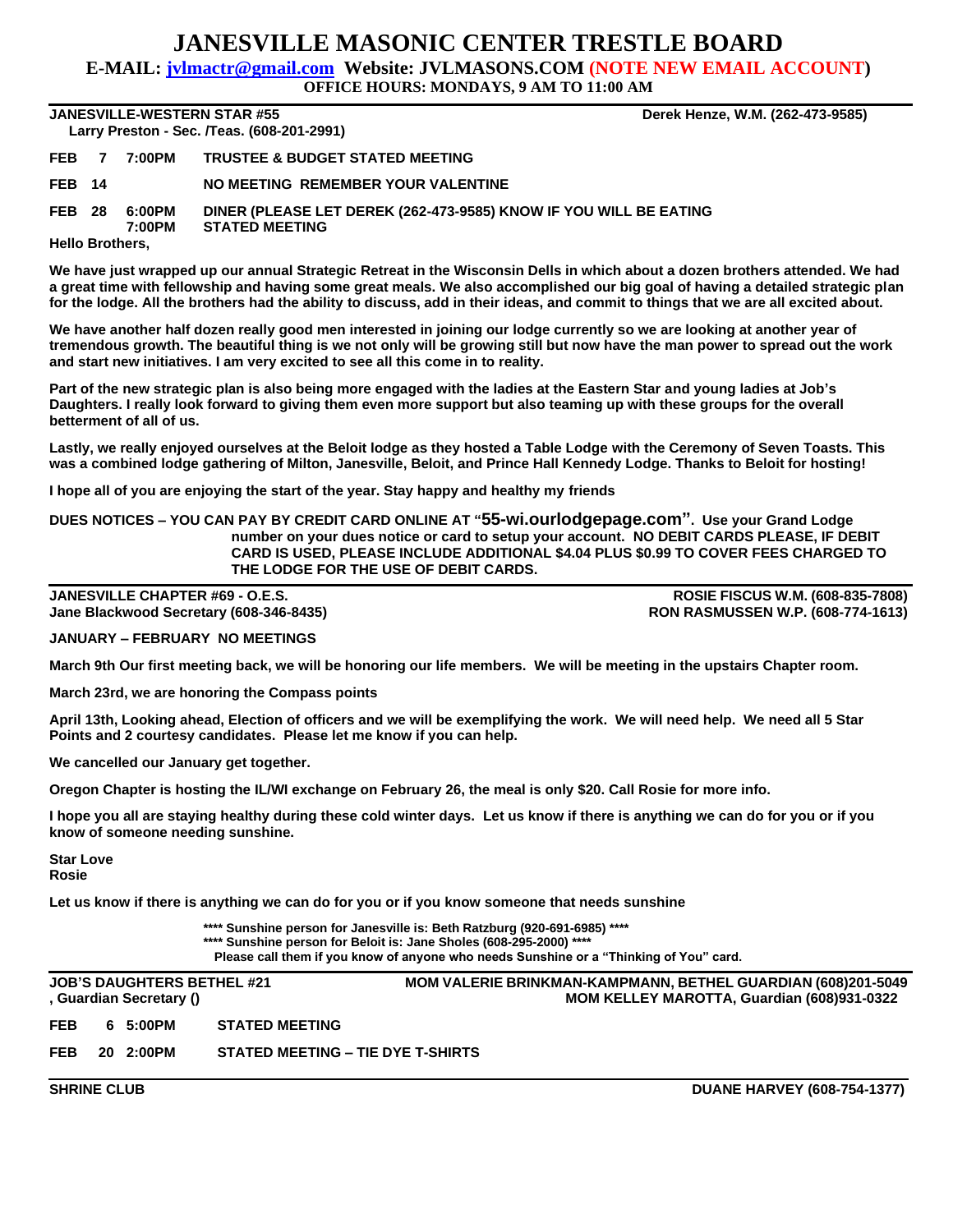

## **JANESVILLE'S TRESTLE-BOARD DESIGNS**





**E-mail: [jvlmactr@ATT.NET](mailto:jvlmactr@ATT.NET) Website: jvlmasons.com** *FEBRUARY 2022*

| <b>SUNDAY</b>                                                                       | <b>MONDAY</b>                                                                                                                                  | <b>TUESDAY</b>                                                     | <b>WEDNESDAY</b>                                                    | <b>THURSDAY</b>                                                             | <b>FRIDAY</b> | <b>SATURDAY</b>                                                                   |
|-------------------------------------------------------------------------------------|------------------------------------------------------------------------------------------------------------------------------------------------|--------------------------------------------------------------------|---------------------------------------------------------------------|-----------------------------------------------------------------------------|---------------|-----------------------------------------------------------------------------------|
|                                                                                     |                                                                                                                                                |                                                                    |                                                                     |                                                                             |               |                                                                                   |
|                                                                                     |                                                                                                                                                | 1                                                                  | $\overline{2}$                                                      | 3<br><b>MASONIC</b><br><b>ALL DEGREE'S</b><br><b>STUDY GROUP</b><br>7:00PM  | 4             | 5<br>MEET, STUDY,<br>FELLOWSHIP,<br><b>AND</b><br><b>BREAKFAST</b><br>$9:00$ AM   |
| 6<br><b>JOB'S</b><br><b>DAUGHTERS</b><br><b>STATED</b><br><b>MEETING</b><br>5:00PM  | $\overline{7}$<br><b>JANESVILLE-</b><br><b>WESTERN</b><br><b>STAR</b><br><b>TRUSTEES &amp;</b><br><b>FINANCE</b><br><b>COMMITTEE</b><br>7:00PM | 8                                                                  | 9<br><b>CHAPTER 69</b><br><b>OES</b><br><b>NO</b><br><b>MEETING</b> | 10<br><b>MASONIC</b><br><b>ALL DEGREE'S</b><br><b>STUDY GROUP</b><br>7:00PM | 11            | 12<br>MEET, STUDY,<br>FELLOWSHIP,<br><b>AND</b><br><b>BREAKFAST</b><br>9:00 AM    |
| 13                                                                                  | 14<br><b>JANESVILLE-</b><br><b>WESTERN</b><br><b>STAR</b><br>#55<br><b>NO</b><br><b>MEETING</b>                                                | 15<br><b>AMERICAN</b><br><b>LEGION</b><br><b>MEETING</b><br>6:00PM | 16                                                                  | 17<br><b>MASONIC</b><br><b>ALL DEGREE'S</b><br><b>STUDY GROUP</b><br>7:00PM | 18            | 19<br>MEET, STUDY,<br>FELLOWSHIP,<br><b>AND</b><br><b>BREAKFAST</b><br>9:00 AM AT |
| 20<br><b>JOB'S</b><br><b>DAUGHTERS</b><br>2:00PM<br><b>STATED</b><br><b>MEETING</b> | 21<br><b>BLOOD DRIVE</b><br>9:30AM-2:30PM<br><b>ZOR SHRINE</b><br><b>CLUB</b><br>7:00PM                                                        | $22 \overline{)}$                                                  | 23<br><b>CHAPTER 69</b><br><b>OES</b><br><b>NO MEETING</b>          | 24<br><b>MASONIC</b><br><b>ALL DEGREE'S</b><br><b>STUDY GROUP</b><br>7:00PM | 25            | 26<br>MEET,<br>STUDY,<br>FELLOWSHIP,<br><b>AND</b><br><b>BREAKFAST</b><br>9:00 AM |
| 27<br><b>JOB'S</b><br><b>DAUGHTERS</b><br>2:00PM<br><b>COOKING</b><br><b>BAKING</b> | 28<br><b>JANESVILLE-</b><br><b>WESTERN</b><br><b>STAR</b><br>#55<br>7:00PM<br><b>MEETING</b>                                                   |                                                                    |                                                                     |                                                                             |               |                                                                                   |
|                                                                                     |                                                                                                                                                |                                                                    |                                                                     |                                                                             |               |                                                                                   |

**AMERICAN RED CROSS BLOOD DRIVE: The Trustees are providing our building to the American Red Cross as a courtesy to the community and the American Red Cross. The American Red Cross will be holding a monthly Blood Drive every third Monday of the month from 9:30 am to 2:30 pm. Please help support them. Walk-ins are welcome but appointments are best. Appointments can be made through the jvlmasons.com website and clicking on the Red** 

**Cross icon or by going to redcrossblood.org. The next Blood Drives will be FEBRUARY 21, 2022 AND MARCH 21, 2022. These drives have been well attended with the appointment schedule filled.**

**HELP: THE 32-YEAR-OLD AIR CONDITIONER FOR THE MAIN LODGE ROOM HAS SEEN ITS BETTER DAYS AND QUIT. THE TRUSTEES HAVE RECEIVED QUOTES FOR THE REPLACEMENT AT A COST OF \$20,000. YOUR HELP IS APPRECIATED HELPING THE MASONIC CENTER OFFSET THE COST OF THIS REPLACEMENT. EARLIER THIS YEAR THE CITY OF JANESVILLE REQUIRED THE CENTER INSTALL A GREASE TRAP IN THE LITTLE USED KITCHEN WHICH COST THE CENTER \$12,100. THE CENTER WILL**  BE TAKING OUT AN ADDITIONAL LOAN TO COVER THE AIR CONDITION UNIT FOR A TOTAL LOAN OF **\$32,000. THANKS TO THOSE THAT HAVE CONTRIBUTED FOR YOUR DONATIONS TO HELP THE MASONIC CENTER PAY FOR THESE UPDATES.**